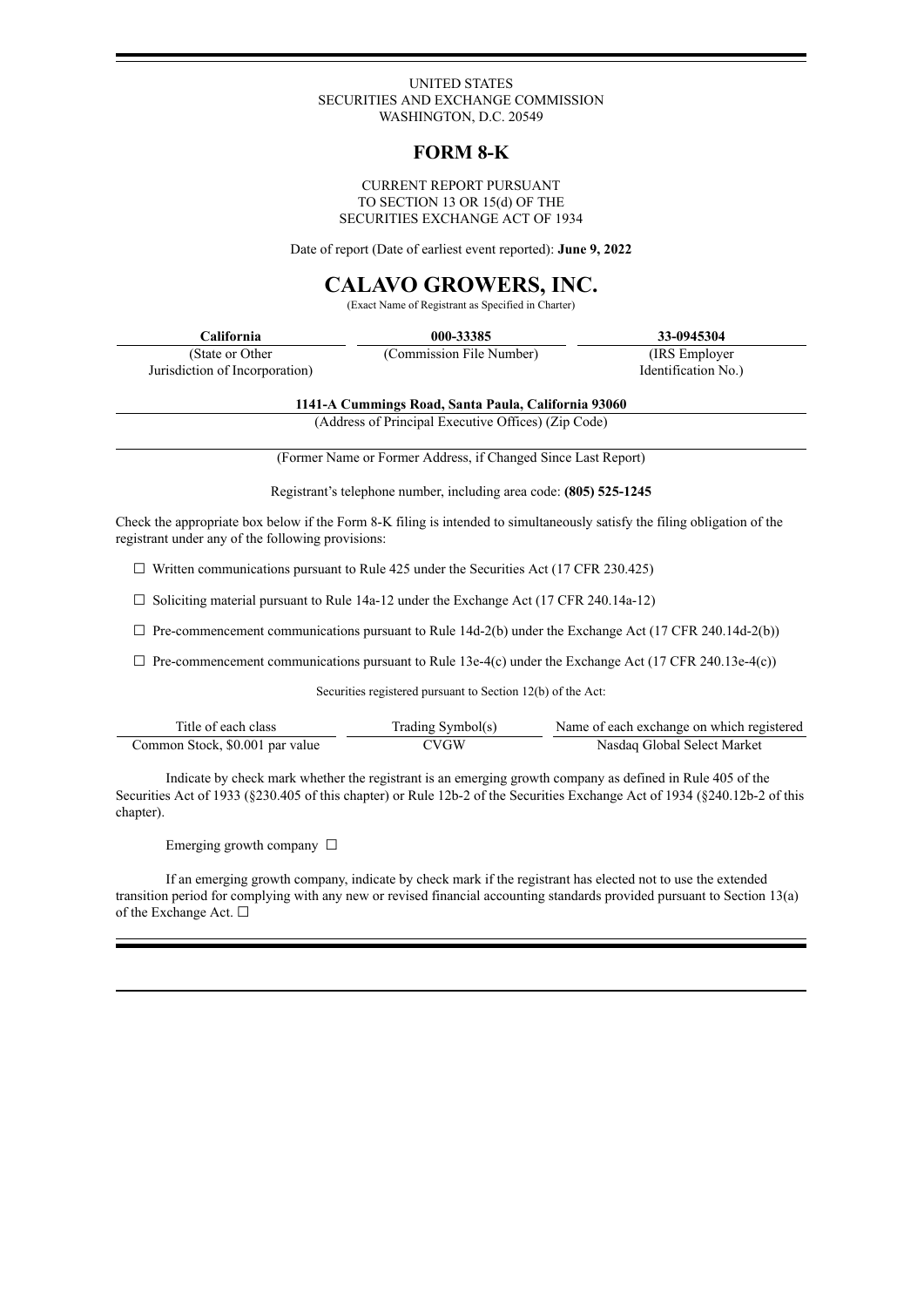#### **Item 5.02 Departure of Directors or Certain Officers; Election of Directors; Appointment of Certain Officers; Compensatory Arrangements of Certain Officers.**

On June 9, 2022, Calavo Growers, Inc. ("Calavo") appointed Shawn Munsell, as Chief Financial Officer, commencing June 20, 2022. Brian Kocher, Calavo's Chief Executive Officer, will resign as Calavo's interim Chief Financial Officer on June 19, 2022.

Mr. Munsell, age 47, led the finance and accounting functions for Tyson Foods' (NYSE: TSN) chicken segment, from 2018 to 2022, as Senior Vice President of Finance and Accounting. From 2015 to 2018, he served as Tyson's Treasurer. Prior to Tyson, Mr. Munsell was with CF Industries, serving in a variety of roles with progressive responsibility for the nitrogen products manufacturer. Mr. Munsell does not have a family relationship (as defined by Item 401 of Regulation S-K) with any director, executive officer or person nominated or chosen by Calavo to become a director or executive officer. Mr. Munsell is not a party to any transaction required to be disclosed pursuant to Item 404 of Regulation S-K.

Pursuant to an Employment Agreement between Calavo and Mr. Munsell dated June 9, 2022 (the "Employment Agreement"), Mr. Munsell will receive an annual base salary of \$415,000, which is subject to increase on an annual basis at the discretion of Calavo's Compensation Committee. Starting in fiscal 2022, Mr. Munsell will be eligible to receive a performance bonus of 60% of his annual base salary for any fiscal year in which Calavo achieves its annual performance targets established by Calavo's Compensation Committee for Calavo's executive officers. The Compensation Committee may also elect to award Mr. Munsell a discretionary bonus. Mr. Munsell will receive a signing bonus consisting of restricted stock units representing a contingent right to Calavo's common stock having a value of \$350,000 upon the commencement of his employment, which restricted stock units will vest in three equal annual installments, with the first installment to vest on the first anniversary of the commencement of Mr. Munsell's employment. Calavo will also reimburse Mr. Munsell up to \$100,000 for certain relocation expenses, as detailed in the Employment Agreement. In the event that Mr. Munsell's employment is terminated by Calavo without Cause (as defined in the Employment Agreement) or Mr. Munsell terminates his employment for Good Reason (as defined in the Employment Agreement), Mr. Munsell will be entitled to receive severance payments equal to one year of his annual base salary, Calavo-paid health benefits for one year following separation, a pro-rated portion of his annual bonus, and the restricted stock units issued to Mr. Munsell as a signing bonus will become fully vested as of the date of such termination.

The preceding summary of the Employment Agreement does not purport to be complete and is subject to and qualified in its entirety by the complete text of the Employment Agreement, which is filed as Exhibit 99.2 to this Current Report on Form 8-K and which is incorporated by reference into this Item 5.02.

#### **Item 7.01 Regulation FD Disclosure.**

On June 10, 2022, Calavo issued a press release announcing the appointment of Mr. Munsell as Chief Financial Officer. A copy of the press release is filed as Exhibit 99.1 hereto and incorporated herein by reference.

In accordance with General Instruction B.2 of Form 8-K, Exhibit 99.1 is being furnished and shall not be deemed to be "filed" for purposes of Section 18 of the Securities Exchange Act of 1934, as amended (the "Exchange Act"), or otherwise subject to the liabilities of that section, and shall not be deemed to be incorporated by reference into any of Calavo's filings under the Securities Act of 1933, as amended, or the Exchange Act, whether made before or after the date hereof and regardless of any general incorporation language in such filings, except to the extent expressly set forth by specific reference in such a filing.

#### **Item 9.01. Financial Statements and Exhibits.**

(d) Exhibits

- 99.1 Press [Release](#page-3-0) dated June 10, 2022.
- 99.2 [Employment](#page-5-0) Agreement dated June 9, 2022.
- 104 Cover Page Interactive Data File (formatted as inline XBRL).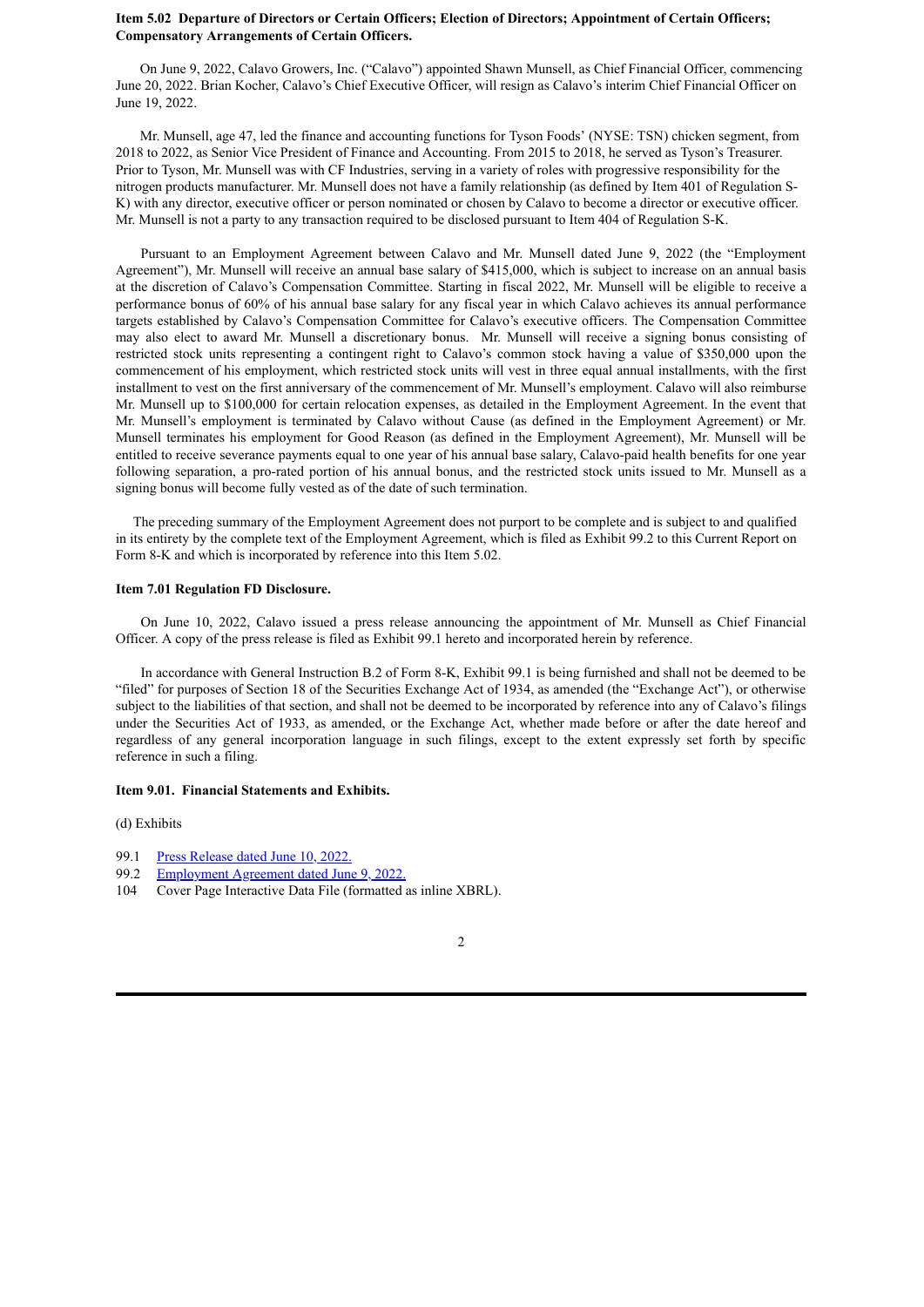#### **SIGNATURES**

Pursuant to the requirements of the Securities Exchange Act of 1934, the registrant has duly caused this report to be signed on its behalf by the undersigned hereunto duly authorized.

June 10, 2022

Calavo Growers, Inc.

By: /s/ Brian Kocher

Brian Kocher President, Chief Executive Officer and Interim Chief Financial Officer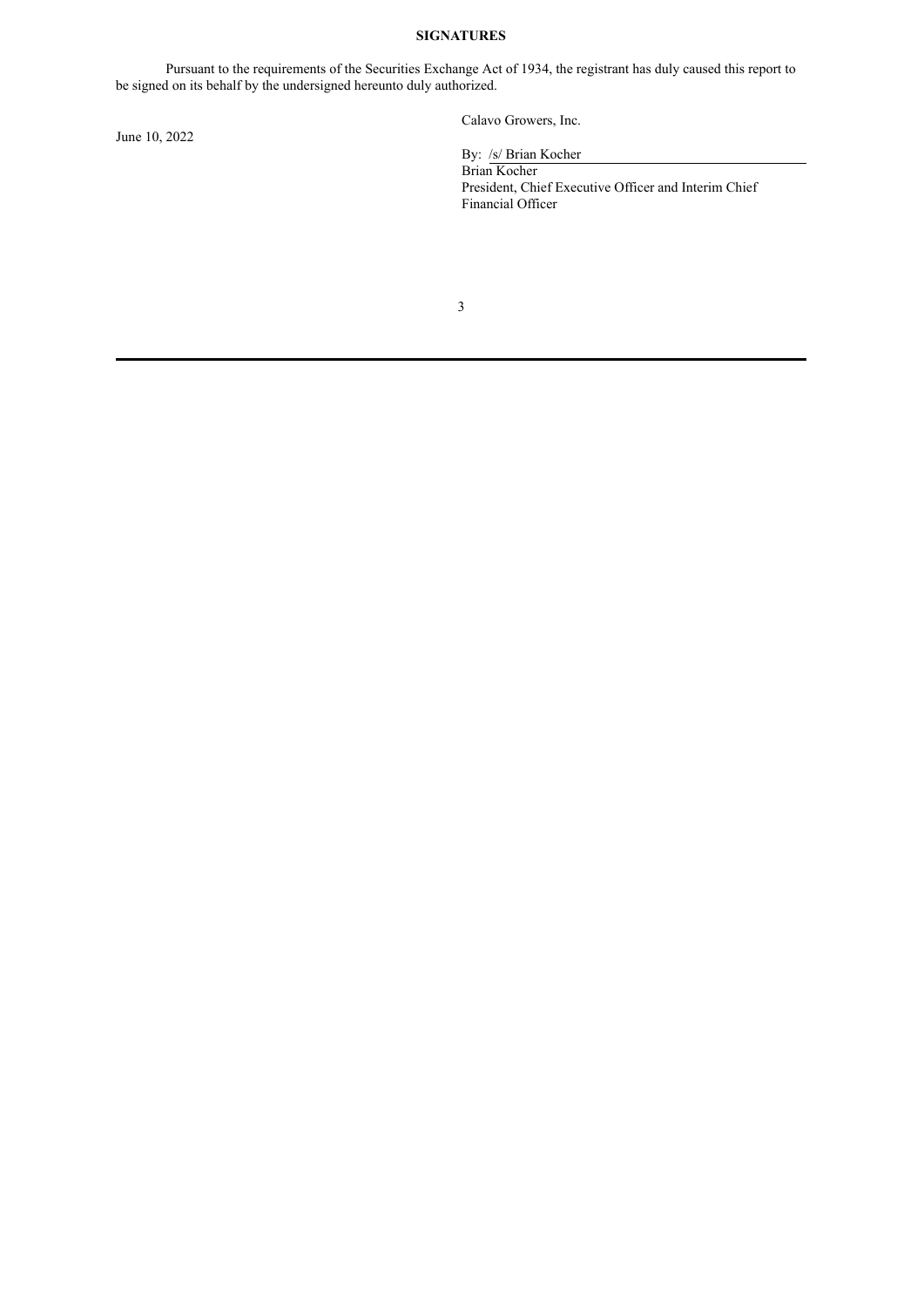

# **Calavo Growers, Inc. Names Shawn Munsell CFO**

<span id="page-3-0"></span>**SANTA PAULA, Calif., June 9, 2022—Calavo Growers, Inc. (Nasdaq-GS: CVGW),** a global avocadoindustry leader and provider of value-added fresh food, today announced that Shawn Munsell has been appointed Chief Financial Officer effective June 20.

Prior to joining Calavo, Mr. Munsell led the finance and accounting functions for Tyson Foods' chicken segment, with fiscal 2021 revenues of \$14 billion, as Senior Vice President of Finance and Accounting. Previously, he served as Tyson's Treasurer. Prior to Tyson, Mr. Munsell was with CF Industries, serving in a variety of roles with progressive responsibility for the nitrogen products manufacturer.

"We're thrilled to have Shawn Munsell join the Calavo team," said Brian W. Kocher, President and Chief Executive Officer of Calavo Growers, Inc. "Shawn is a results-oriented leader with a breadth of finance experience. He has demonstrated his dedication and loyalty by accumulating more than 20 years of operational finance and treasury experience with his two previous companies in the food and commodities industries. We're looking forward to the strong leadership and contributions Shawn will make in the years to come as we continue driving sequential improvement throughout our business."

"Joining Calavo in the early stages of a turnaround with the opportunity to positively affect change and impact results is very exciting," Mr. Munsell said. "There is a talented team in place, and I'm confident that together we can refine processes, create efficiencies and position Calavo for long-term growth."

## **Professional Background of Shawn Munsell**

- Senior Vice President, Finance and Accounting, Chicken Segment Tyson Foods
- Vice President, Treasurer Tyson Foods
- Vice President, Financial Evaluation and Analysis, and Corporate Treasurer CF Industries
- Corporate Treasurer and Assistant Secretary CF Industries
- Director, Raw Materials Procurement CF Industries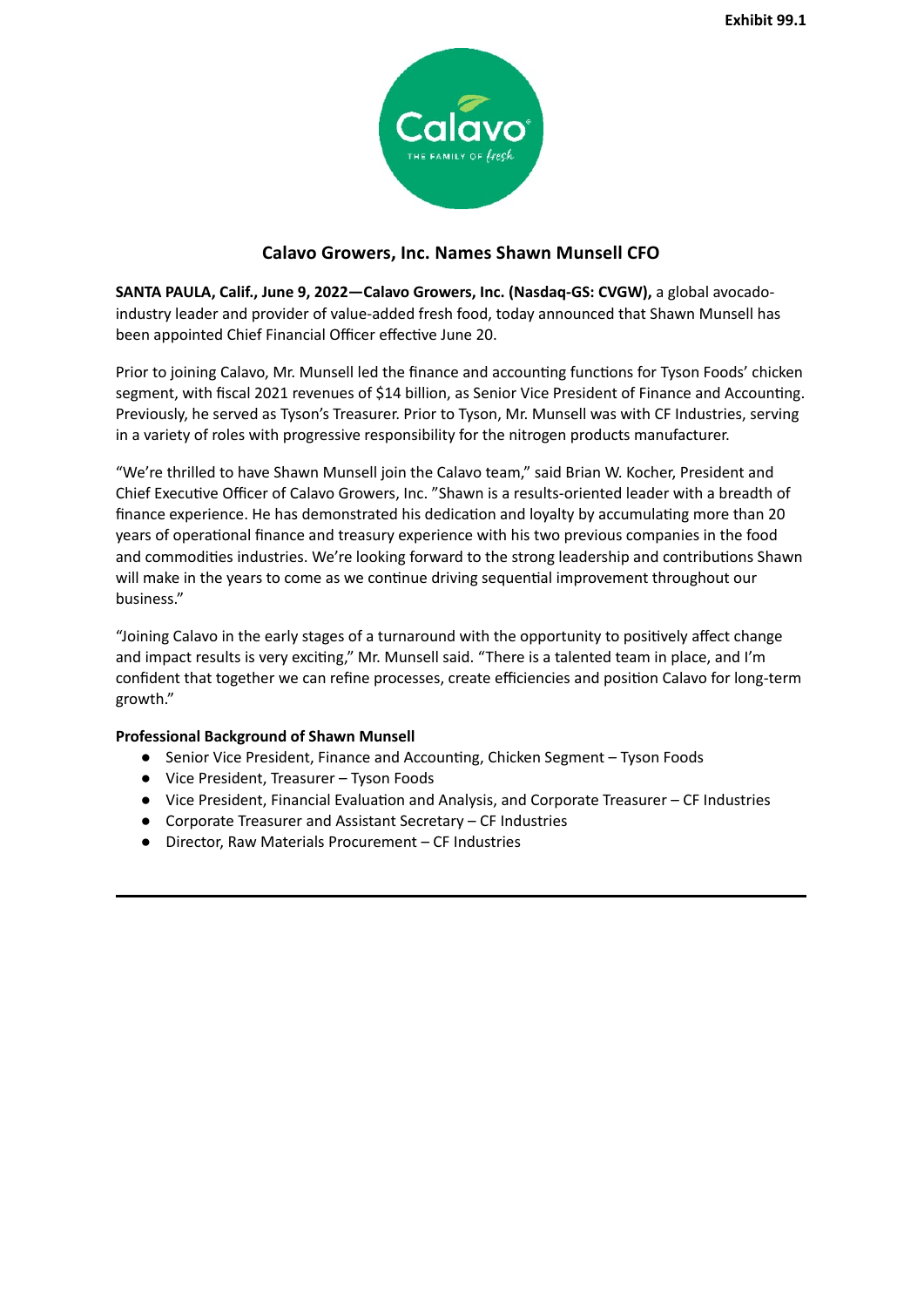*Calavo Growers, Inc. Page 2 of 2*

Mr. Munsell holds a bachelor's degree in economics with high honors from the University of Michigan – Flint and an MBA with honors from the University of Chicago Booth School of Business.

## **About Calavo Growers, Inc.**

Calavo Growers, Inc. (Nasdaq: CVGW) is a global leader in quality produce, including avocados, tomatoes and papayas, and a pioneer of healthy fresh-cut fruit, vegetables and prepared foods. Calavo products are sold under the trusted Calavo brand name, proprietary sub-brands, private label and store brands.

Founded in 1924, Calavo has a rich culture of constant innovation, sustainable practices and market growth. The company serves retail grocery, foodservice, club stores, mass merchandisers, food distributors and wholesalers worldwide. Calavo is headquartered in Santa Paula, California, with processing plants and packing facilities throughout the U.S. and Mexico. Learn more about *The Family of Fresh™* at calavo.com.

## **Safe Harbor Statement**

This press release contains statements relating to future events and results of Calavo that are "forward-looking statements," as defined in the Private Securities Litigation Reform Act of 1995, that involve risks, uncertainties and assumptions. These statements are based on our current expectations and are not promises or guarantees. If any of the risks or uncertainties ever materialize or the assumptions prove incorrect, the results of Calavo may differ materially from those expressed or implied by such forward-looking statements and assumptions. The use of words such as "anticipates," "estimates," "expects," "projects," "intends," "plans" and "believes," among others, generally identify forward-looking statements.

For a discussion of the risks and uncertainties that we face, please see the risk factors described in our most recent Annual Report on Form 10-K filed with the Securities and Exchange Commission and any subsequent updates that may be contained in our Quarterly Reports on Form 10-Q and other filings with the Securities and Exchange Commission. Forward-looking statements contained in this press release are made only as of the date of this press release, and we undertake no obligation to update or revise the forward-looking statements, whether as a result of new information, future events or otherwise.

#### **Investor Contact Media Contact**

Financial Profiles, Inc. Calavo Growers, Inc. calavo@finprofiles.com Thomas.Federl@calavo.com 310-622-8246 843-801-4174

Julie Kegley, Senior Vice President Thomas Federl, VP Communications, Marketing & ESG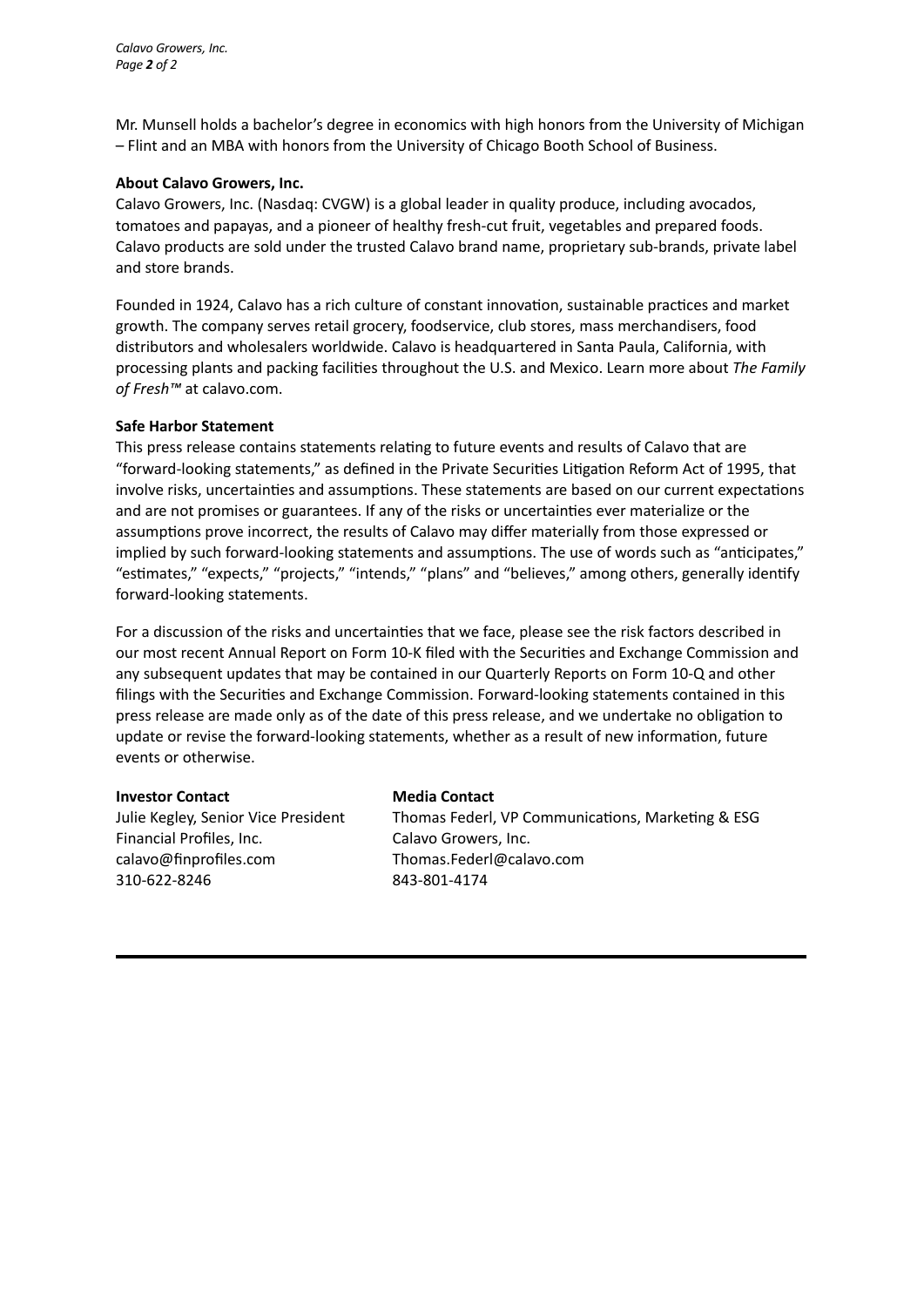## **EMPLOYMENT AGREEMENT**

<span id="page-5-0"></span>This Employment Agreement (this "**Agreement**") is entered into as of June 9 2022, by and between Calavo Growers, Inc., a California corporation (the "**Employer**"), and Shawn Munsell (the "**Employee**").

## **RECITAL**

The Employer desires to employ the Employee as the Employer's Chief Financial Officer and Secretary, and the Employee desires to accept such employment, upon the terms set forth in this Agreement.

NOW, THEREFORE, in consideration of the foregoing and other good and valuable consideration, the receipt and sufficiency of which hereby are acknowledged, the Employer and the Employee hereby agree as follows:

## **1. EMPLOYMENT.**

**(a) Term of Employment.** Subject to Section 1(b) below, the Employer hereby employs the Employee, and the Employee hereby accepts employment with the Employer **("Employment"),** in accordance with the terms and conditions of this Agreement. The term of the Employee's Employment under the terms of this Agreement (the **"Term of Employment")** shall commence on June 20, 2022 (the **"Commencement Date")** and shall continue until terminated by the Employer or Employee as provided herein. Employee shall not begin his employment with Employer until the Commencement Date.

**(b) At Will Employment.** Notwithstanding the foregoing, the Employer has the right to terminate the Employee's Employment at any time, with or without prior notice, and with or without cause and for any reason or for no specified reason, subject to the terms of Section 5 below of this Agreement. The Employee has the right to terminate his Employment at any time, with or without prior notice, subject to the terms of Section 5 below of this Agreement. The Employee is employed by the Employer "at will" and this Agreement does not provide the Employee with any right to continue in the Employment of the Employer for any minimum or specified period.

# **2. POSITION, DUTIES, AUTHORITY AND EXCLUSIVITY OF SERVICES.**

**(a) Position.** During the Term of Employment, the Employee shall serve as the Employer's Chief Financial Officer and Secretary (or such other title as the parties may mutually agree upon from time to time).

**(b) Reporting.** The Employee shall report on a regular basis directly to, and shall be subject to the supervision and direction of, the Employer's Chief Executive Officer,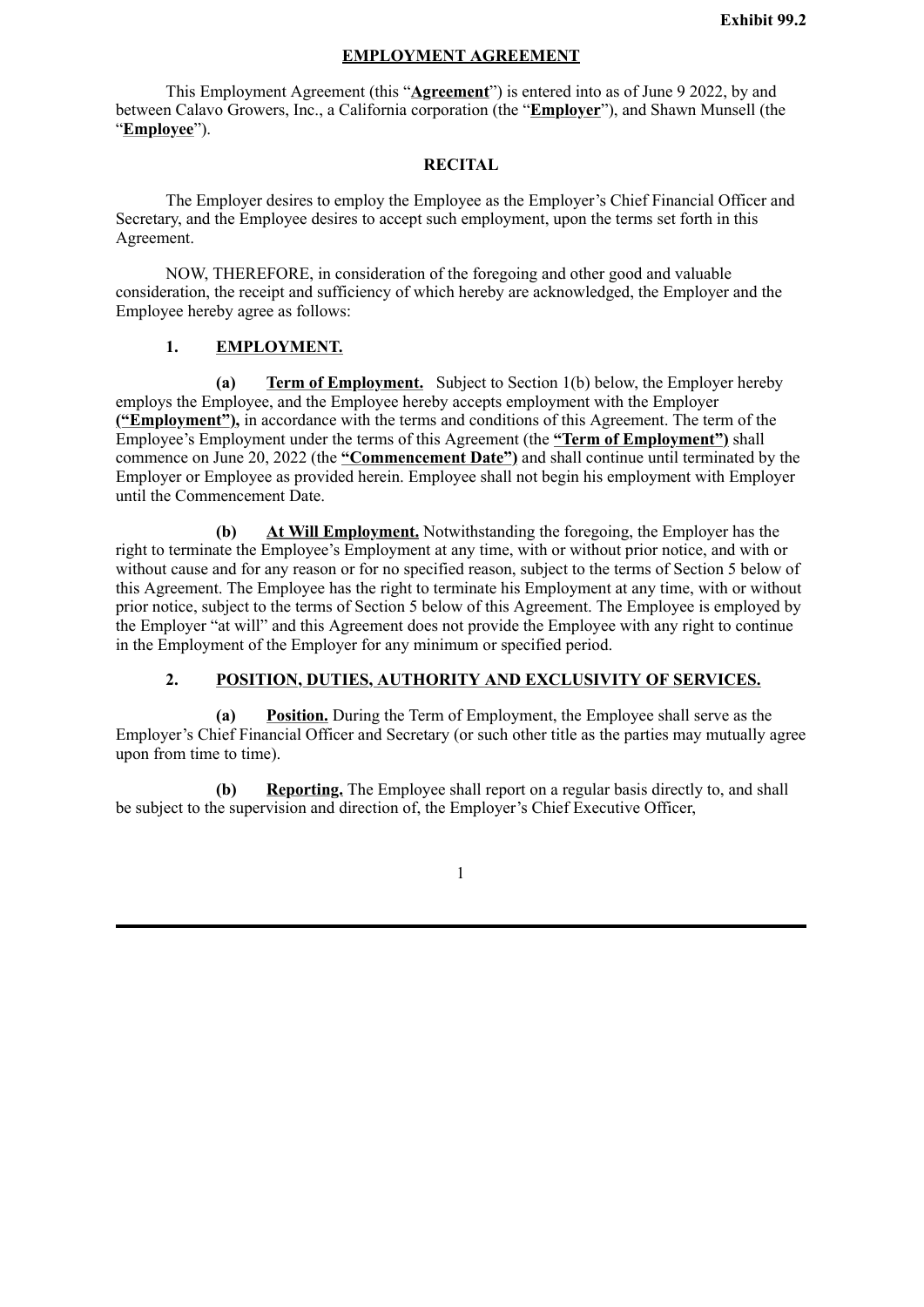Chairman of the Board of Directors, and the Board of Directors in general.

**(c) Duties, Responsibilities and Authority.** The Employee's duties, responsibilities and authority shall consist of the duties of Chief Financial Officer and Secretary, as determined by the Chief Executive Officer or the Board of Directors of the Employer. The Employee shall be responsible for diligently and competently performing all services and acts that are necessary or advisable to fulfill those duties and responsibilities and shall render such services on the terms set forth in this Agreement. The Employee shall at all times be subject to, observe and carry out such reasonable employment-related rules, regulations and policies as the Employer's Board of Directors or Chief Executive Officer may from time to time establish for the Employer's employees, including, without limitation, the Employer's Employee Handbook, Insider Trading Policy and Code of Business Conduct and Ethics.

**(d) Principal Business Office.** Without restricting any requirement that the Employee engage in reasonable business-related travel, the principal location in which the Employee shall be required to perform his duties and responsibilities shall be the Employer's Corporate Headquarters, which are presently located at 1141A Cummings Road, Santa Paula, California 93060. Notwithstanding the foregoing, the Employee may work remotely so long as doing so does not interfere with the Employee's responsibilities under this Agreement; provided that, subject to any health or safety concerns related to the COVID-19 pandemic or other similar extraordinary circumstances, such remote work policy may be modified at the Chief Executive Officer's discretion.

**(e) Exclusivity of Services.** Except for sick leave and other forms of leave that are permitted under the Employer's rules, regulations and policies and except for the paid vacation time or paid time off to which Employee may be entitled, the Employee shall, throughout the Term of Employment, devote his full business time and attention during the Employer's normal business hours to serving in the position described in this Agreement and to the performance of his duties and responsibilities in good faith and to the best of his ability. The Employee may spend reasonable time managing his personal and family business and affairs and engaging in civic, educational, social, and charitable activities, so long as the same do not conflict or interfere with performance of his duties hereunder. The Employee may continue to serve on the boards of directors on which he serves as of the Effective Date. The Employee may serve on the board of directors of other for-profit entities with the prior written consent of the Employer's Board of Directors, which will not be unreasonably withheld. Notwithstanding the foregoing, the Employee shall not serve on the board of directors of any entity that competes with the Employer and the Employee shall not serve on the board of directors of more than two for-profit entities.

# **3. COMPENSATION.**

**(a) Base Salary.** For services rendered during the Term of Employment, the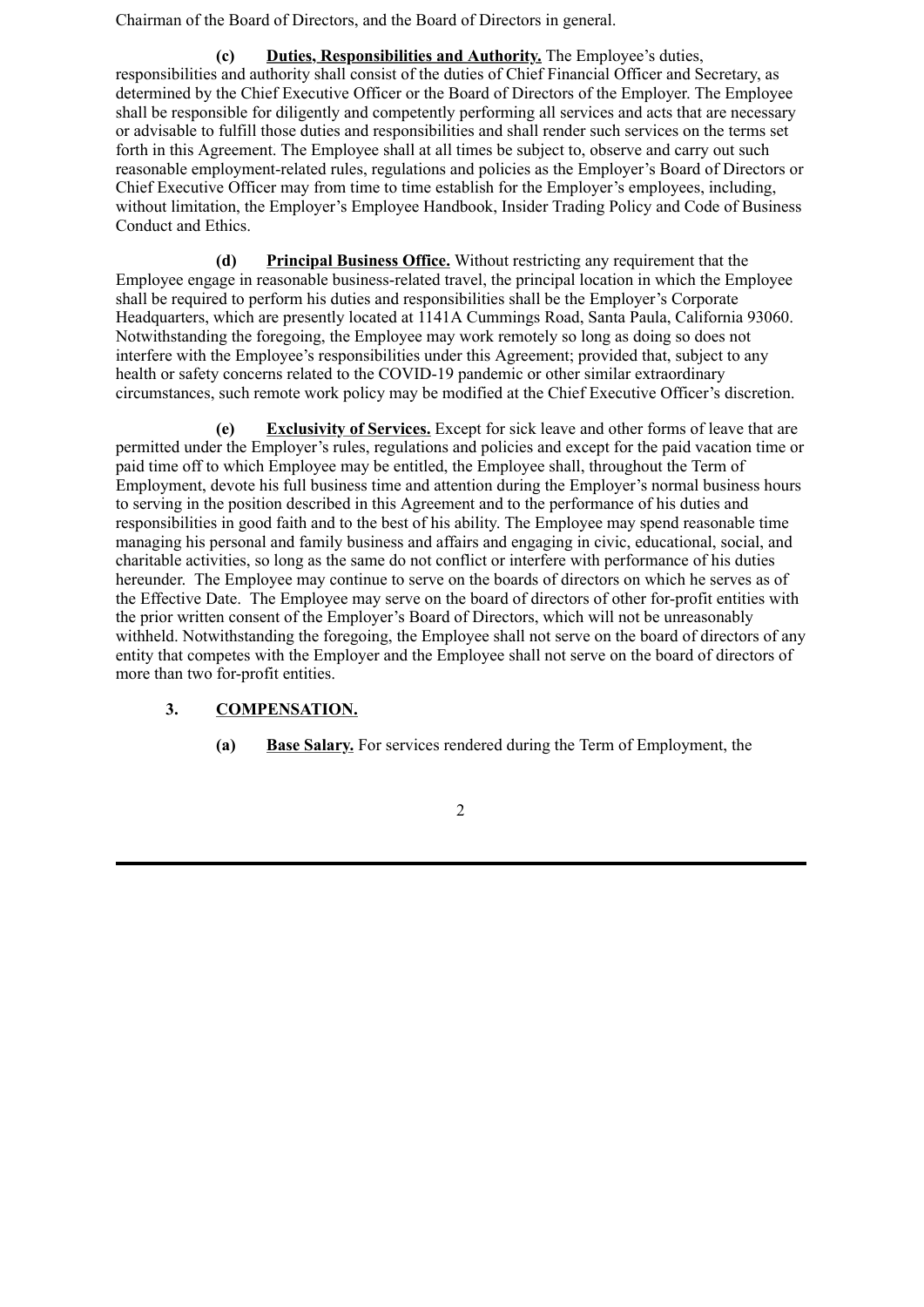Employer shall pay the Employee an annual salary base salary of \$415,000, payable in regular installments in accordance with the Employer's customary payroll practices for employees. If the Employee is entitled to receive Base Salary for any period that is less than one calendar month, the Base Salary for such period shall be computed by prorating the annual Base Salary over such period based upon the actual number of days therein. The Employer's Compensation Committee, in its sole authority, shall determine on an annual basis whether an increase in the Employee's Base Salary is justified.

# **(b) Annual Bonus.**

**(i)** With respect to each of the Employer's fiscal years during the Term of Employment beginning with the 2022 fiscal year, the Employee shall be eligible to receive an annual performance bonus (the "**Annual Bonus**") to be determined annually by the Employer's Compensation Committee in connection with its determination of performance based bonuses and performance targets, thresholds and requirements for other executive officers pursuant to a compensation plan or plans approved from time to time by the Compensation Committee. Notwithstanding the foregoing, the Employee will receive an Annual Bonus in the amount of 60% of Base Salary for any fiscal year in which the Employer achieves its annual performance target commencing with the 2022 fiscal year provided that the Employee is employed with the Employer for the entire fiscal year. For the period beginning on the Commencement Date and ending on the last day of the applicable fiscal year, the Employee shall be eligible to receive a prorated Annual Bonus (calculated as the Annual Bonus that would have been paid for the entire fiscal year multiplied by a fraction, the numerator of which is equal to the number of days the Employee worked in the applicable fiscal year, and the denominator of which is equal to the total number of days in such year). With respect to each of the Employer's fiscal years during the Term of Employment beginning with the 2022 fiscal year (ending October 2022), the Compensation Committee may elect to award the Employee a discretionary bonus.

**(ii)** Beginning with the 2023 fiscal year, the Employee will also participate in the Employer's Long Term Incentive Plan ("**LTIP**") to the extent such plan may exist, or any successor incentive plan that the Employer may develop (collectively, the "**Incentive Plan**"). Employee shall be eligible to receive a total of up to 60% of his Base Salary (or higher, with respect to the performance vested target component described below) in equity awards pursuant to the terms of the Incentive Plan, including any vesting, incentive, and other requirements that may be incorporated into the Incentive Plan. Fifty percent of each such award shall vest over a three-year period in three equal annual installments, with the remaining fifty percent to be performance vested at the end of three years with targets based on the Employer's net sales, adjusted EBITDA, and return on invested capital. Cliff vesting shall apply to all LTIP awards and the Employee must be employed with the Employer on each date that restricted stock units are scheduled to vest. Employee shall forfeit any such restricted stock units that have not vested as of the date his Employment ends.

**(iii)** The Employee acknowledges that the Compensation Committee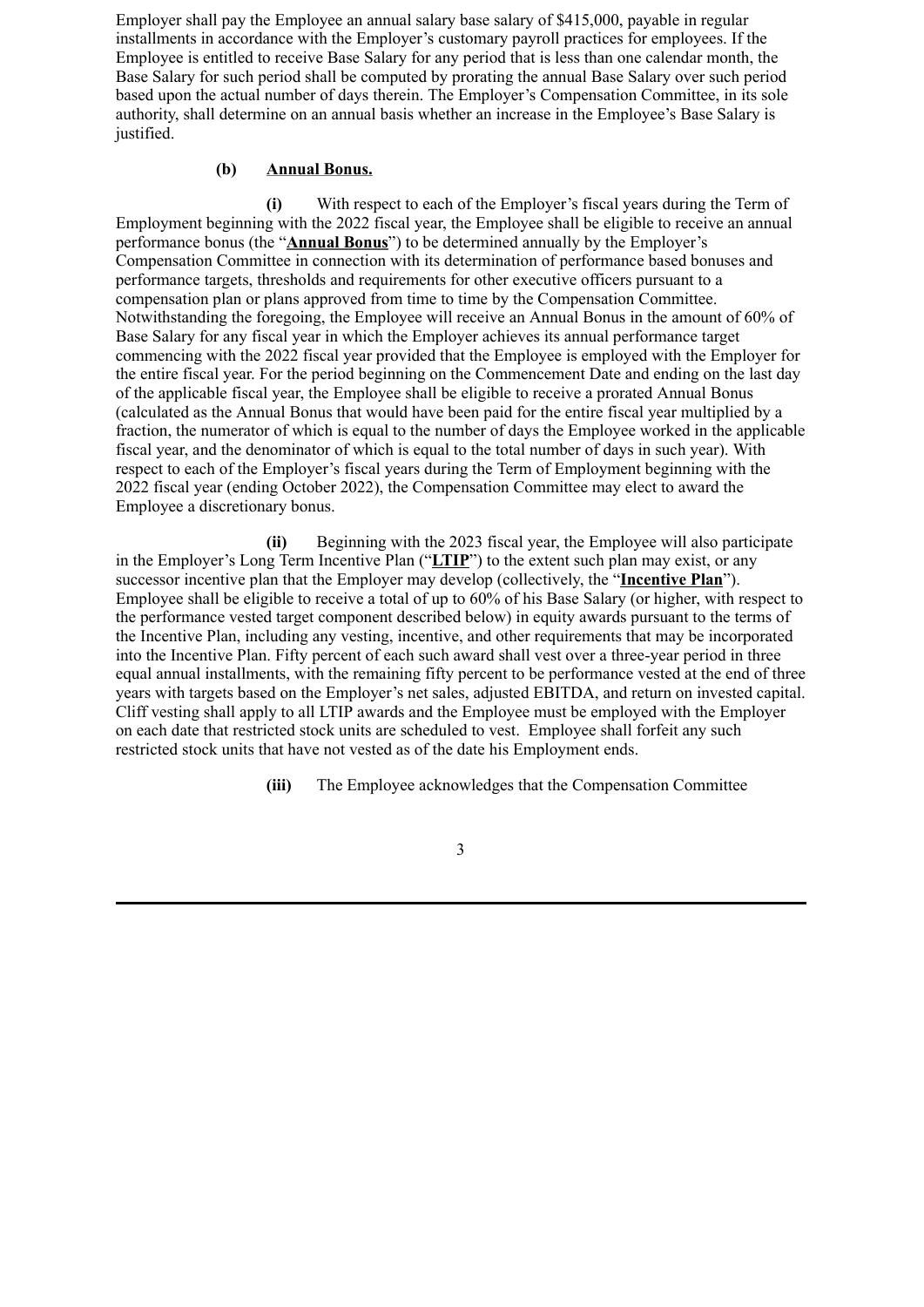may award Annual Bonuses and discretionary bonuses to him in cash, Employer common stock, or rights to acquire Employer common stock, and that such equity-based awards may be subject to vesting conditions and requirements. Equity-based awards made by the Employer to the Employee under this Agreement or otherwise shall be subject to the terms and conditions of the Employer's 2020 Equity Incentive Plan, as it may be amended from time to time and including any successor plan adopted by the Employer.

**(c) Relocation Expenses.** The Employee shall receive \$100,000 (grossed up lump sum) payable only upon the Employee's actual relocation to California to assist in the relocation to a location closer to the Calavo Corporate offices, provided however that the Employee shall return this sum if he leaves his employment without Good Reason as defined in this Agreement within one year of the Commencement Date. Said expenses include the closing cost expenses pertaining to the sale of an existing residence, and/or acquiring a new residence.

# **(d) Signing Bonus.**

**(i)** The Employee shall be eligible to receive a signing bonus of \$350,000 in equity (the "**Signing Bonus")** as follows.

**(ii)** The Employee shall be awarded restricted stock units representing a contingent right to the Employer's common stock having a value of \$350,000 based on the closing price of the Employer's common stock on the Commencement Date. The restricted stock units will vest in three equal annual installments with the first installment to vest on the first anniversary of the Commencement Date and with the remainder of the restricted stock units to vest in equal installments on the next two anniversaries of the Commencement Date, subject to the requirement that the Employee must be employed with the Employer on each date that restricted stock units are scheduled to vest and the Employee shall forfeit any such restricted stock units that have not vested as of the date his Employment ends. The parties hereto shall sign a restricted stock unit agreement governing the restricted stock units issuable to the Employee.

**(e) Change in Control.** In the event that a Change in Control, as defined in Section 13(i) of the 2020 Equity Incentive Plan (a "**Change in Control**"), occurs during the Term of Employment or during any other period contemplated by this Agreement, then the effect upon any compensation paid to the Employee under the 2020 Equity Incentive Plan shall be governed in accordance with Section 9(c) of the 2020 Equity Incentive Plan.

**(f) Withholding**. The Signing Bonus and all Base Salary, Annual Bonuses and other payments to be made to the Employee under this Agreement are subject to the Employer's right to make customary and applicable deductions and withholdings, including, without limitation, for federal and state taxes, FICA, Medicaid and other customary payroll activities.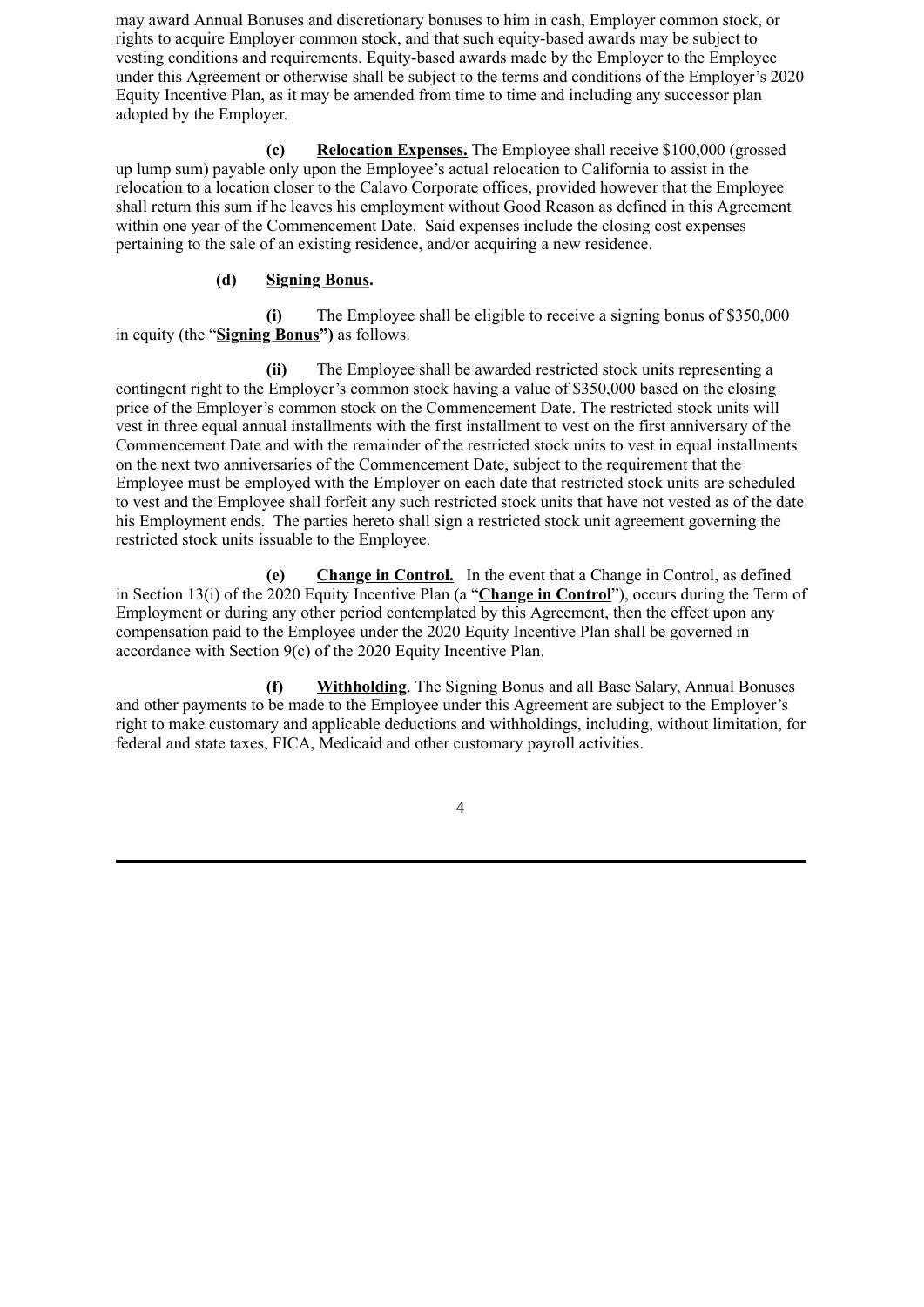**(g) Clawback Provisions**. Notwithstanding any other provisions in this Agreement to the contrary, any incentive-based compensation, or any other compensation, paid to the Employee pursuant to this Agreement or any other agreement or arrangement with the Employer which is subject to recovery under any law, government regulation or stock exchange listing requirement, or which is subject to recovery under any clawback policy adopted by the Employer that is applicable to its executive officers, will be subject to such deductions and clawback as may be required to be made pursuant to such law, government regulation or stock exchange listing requirement or pursuant to such Employer clawback policy. The Employer will make any determination for clawback or recovery in accordance with its determination of any applicable law or regulation and based upon its review of any clawback policy adopted by the Employer.

**(h) Equity Interests in the Employer.** The Employee acknowledges and agrees that, except as set forth in this Agreement, the Employer has not made any representations or promises to him regarding his receipt of (1) stock options or other rights to acquire shares of the Employer's common stock under an employee stock plan or otherwise or (2) equity interests in the Employer, and that nothing in this Agreement entitles him to any such stock options, shares or other equity interests except as provided herein.

## **4. EMPLOYEE BENEFITS, EXPENSE REIMBURSEMENT AND INDEMNIFICATION; 409(A) COMPLIANCE.**

**(a) Employee Benefits.** During the Term of Employment, the Employee shall be entitled to receive all benefits under any and all deferred compensation plans, retirement plans, life, disability, health, accident and other insurance programs, automobile allowances, and similar employee benefit plans and programs, sick leave, vacation time and paid time off (if any) that the Employer elects in its sole discretion to provide from time to time to its other executive officers (collectively referred to herein as the "**Benefits**"**)**.However, the Employer reserves the right to terminate, reduce or otherwise amend any or all of the Benefits from time to time to the extent allowed by law, so long as such action applies generally to all of its executive officers. Except as otherwise required by applicable law or as provided herein and except as provided under the terms of the Employer's life, disability, health, accident and other insurance programs and similar employee benefit plans and programs, the Employee's right to receive Benefits shall terminate upon the termination of his Employment for any reason. The Employee shall be entitled to not less than four weeks vacation per year.

**(b) Business Expense Reimbursement.** Provided that the Employee provides appropriate documentation of his expenses, the Employee shall be entitled to receive full reimbursement for all reasonable out-of-pocket business expenses that are incurred by him during the Term of Employment in accordance with the policies and procedures established from time to time by the Employer. Further, provided the Employee provides appropriate documentation, the Employee shall be entitled to receive full reimbursement for flights, hotels,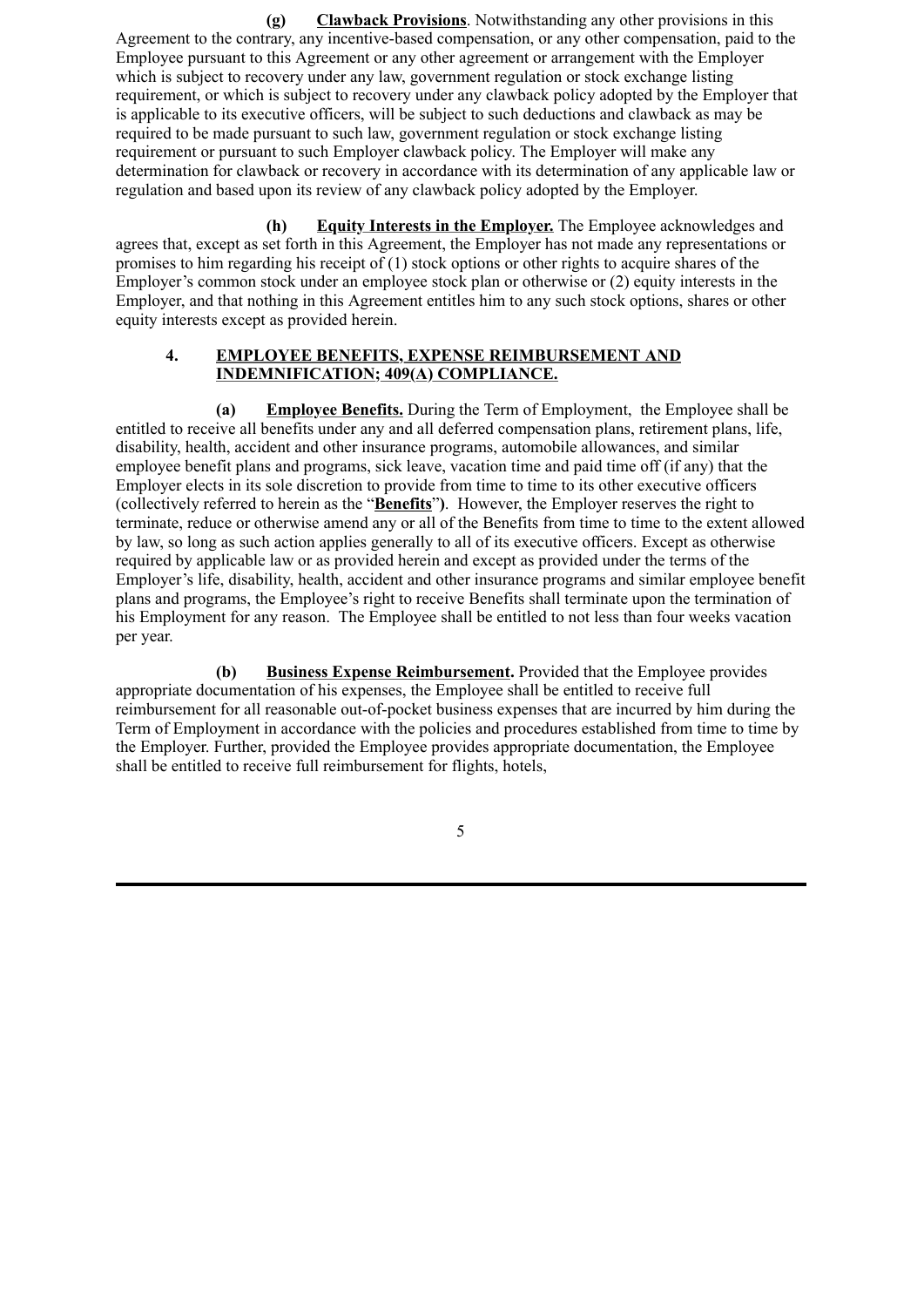and car rentals for six months beginning on the Commencement Date. The Employee's rights under this paragraph shall terminate as of the date that his Employment terminates for any reason, provided that the Employer shall remain obligated to reimburse the Employee for any such expenses that were properly incurred by him during the Term of Employment.

**(c) Indemnification.** The Employer and the Employee shall enter into the Employer's form of indemnification agreement that is provided to members of the Employer's Board of Directors and its executive officers.

**(d)** It is the Employer's intention that the benefits and rights to which the Employee could become entitled to under this Agreement comply with, or alternatively fall within one of the exceptions to, Section 409A of the Internal Revenue Code of 1986, as amended, and the regulations promulgated thereunder ("**Section 409A**"). If the Employee or the Employer believes, at any time, that any of such benefit or right does not comply, it shall promptly advise the other and shall negotiate reasonably and in good faith to amend the terms of such benefits and rights such that they comply (with the most limited possible economic effect on the Employee and on the Employer) with Section 409A.

# **5. POST-EMPLOYMENT COMPENSATION.**

**(a) General.** Except as specifically provided in this Agreement, the Employer shall have no obligation to make any compensation, severance or other payments to the Employee, or to provide any other benefits to the Employee, after the date of the termination of the Employee's Employment for any reason.

**(b) Base Salary.** Upon the termination of the Employee's Employment for any reason, the Employee shall not be entitled to receive any additional Base Salary payments from the Employer except:

**(i)** The Employee shall have the right to receive any earned but unpaid Base Salary and, to the extent required by law, accrued vacation pay or accrued paid time off, as of the date of the Employment termination; and

**(ii)** If the Employer terminates the Employee's Employment without Cause (as defined in this Agreement), or the Employee terminates his Employment for Good Reason (as defined in this Agreement), then, provided that the Employee executes a Separation and Release Agreement in the form attached to this Agreement, the Employer shall: (1) pay the Employee an amount equal to one year of his annual Base Salary, payable at regular payroll intervals; (2) make payments on behalf of the Employee in an amount sufficient for the Employee to maintain his thencurrent group health benefits for one year; (3) provide the Employee with a pro rata portion of his Annual Bonus pursuant to the Annual Bonus plan then in effect for the Employer's executive officers for the year in which his Employment terminates, payable at the time that the Employer's other executive officers receive their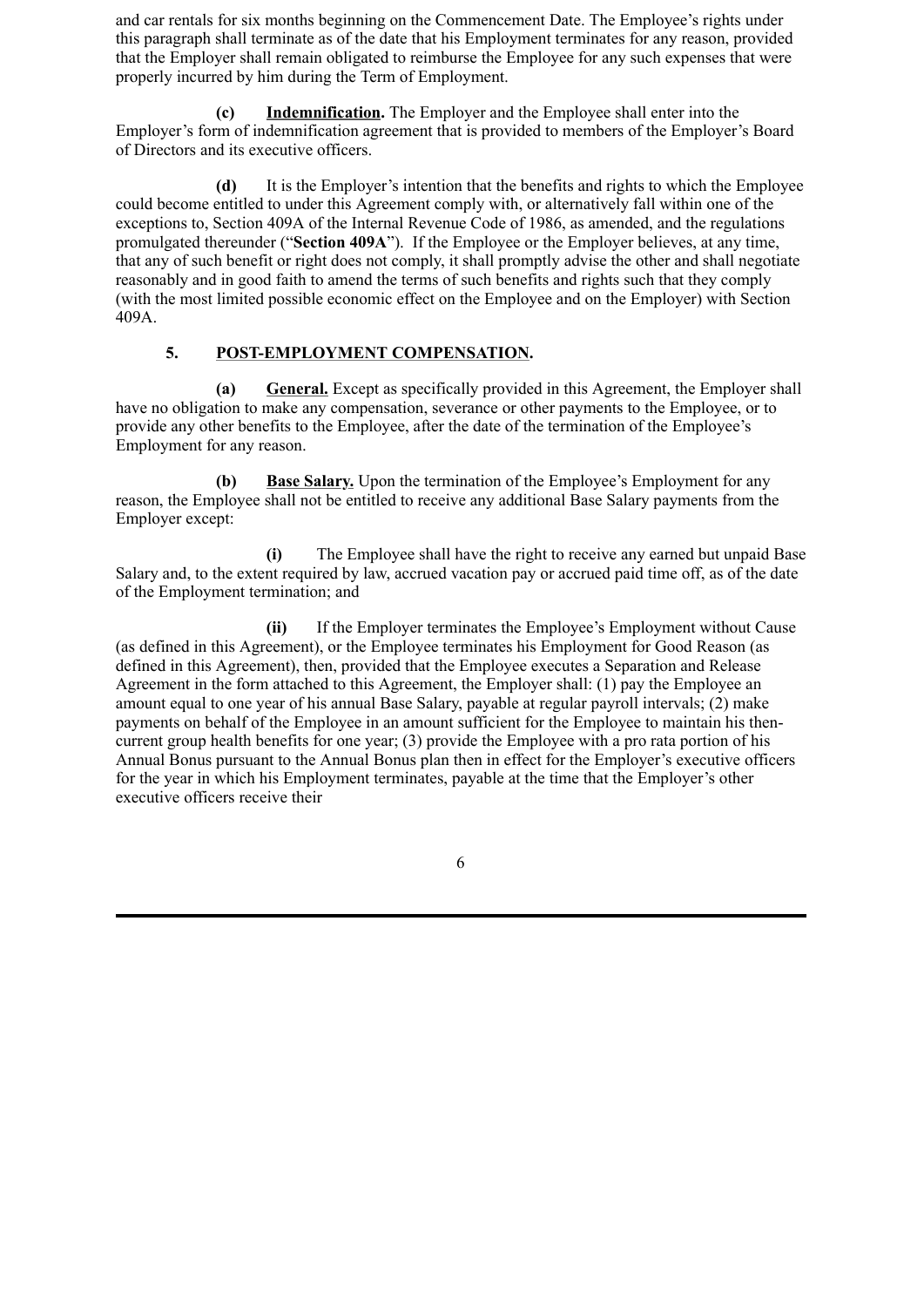Annual Bonuses; and (4) the Signing Bonus will become fully vested as of the date of such termination of Employment. The Employee will be treated as an in-service employee for purposes of benefits continuation during any benefits continuation period. The payments and benefits described in this paragraph shall be subject to the Employer's right to make customary and applicable deductions and withholdings, including, without limitation, for federal and state taxes, FICA, Medicaid and other customary payroll activities. Such payments described above in clause (2) will include medical, dental, and vision insurance coverage, and all other Calavo provided benefits. Under such circumstances, Calavo will also provide the Employee the option, for a period of eighteen (18) months thereafter, at the Employee's own expense to continue his medical, dental, and vision benefits at the equivalent of his COBRA continuation cost, if and to the extent the continuation of such benefits is permitted under COBRA and other applicable law and the terms of the insurance policies. The Employee shall not be entitled to receive the payments and benefits described in this paragraph if the Employer terminates the Employee's Employment for Cause or if he terminates his Employment other than for Good Reason.

**(iii)** For purposes of this Agreement, "**Cause**" means: (1) willful misconduct by the Employee with respect to the Employer that has a material adverse effect on the Employer and continues for a period of at least ten (10) days after written notice of such misconduct is given by Employer to the Employee; (2) the Employee's willful refusal to attempt to follow any proper written direction of the Chairman of the Board of Directors, the Board of Directors, or the Company's Chief Executive Officer unless the Employee has a good faith reason to believe that such direction is illegal or is a violation of the Employer's rules, regulations and policies, which refusal shall continue for a period of at least ten (10) days after written notice of such refusal is given by the Employer to the Employee; (3) the substantial and continuing refusal by the Employee to attempt to perform his duties required under this Agreement after written notice of demand for performance of such duties is delivered to the Employee by the Employer (which notice must specifically identify the manner in which the Employer believes the Employee has substantially and continually refused to attempt to perform his duties under this Agreement) and after such refusal to attempt to perform his duties has continued for at least ten days after his receipt of such notice; (4) the Employee's conviction of, or entry of a plea of guilty or nolo contendere to, a felony (other than a felony involving a traffic violation); (5) the Employee's theft, embezzlement or other criminal misappropriation of funds from the Employer; or (6) the Employee's willful breach of any other material provision of this Agreement or of the Employer's Employee Handbook, Insider Trading Policy or Code of Business Conduct and Ethics and such willful breach continues for at least ten (10) days after written notice from Employer to the Employee specifying the breach if such breach is curable.

**(iv)** For purposes of this Agreement, "**Good Reason**" means the occurrence, without the Employee's written consent, of any of the following: (1) any requirement (whether as a result of change in duties or otherwise) that Employee perform the majority of his hours of employment more than 35 miles from the Employer's Corporate Headquarters, if the Employer fails to remedy such change within thirty days after written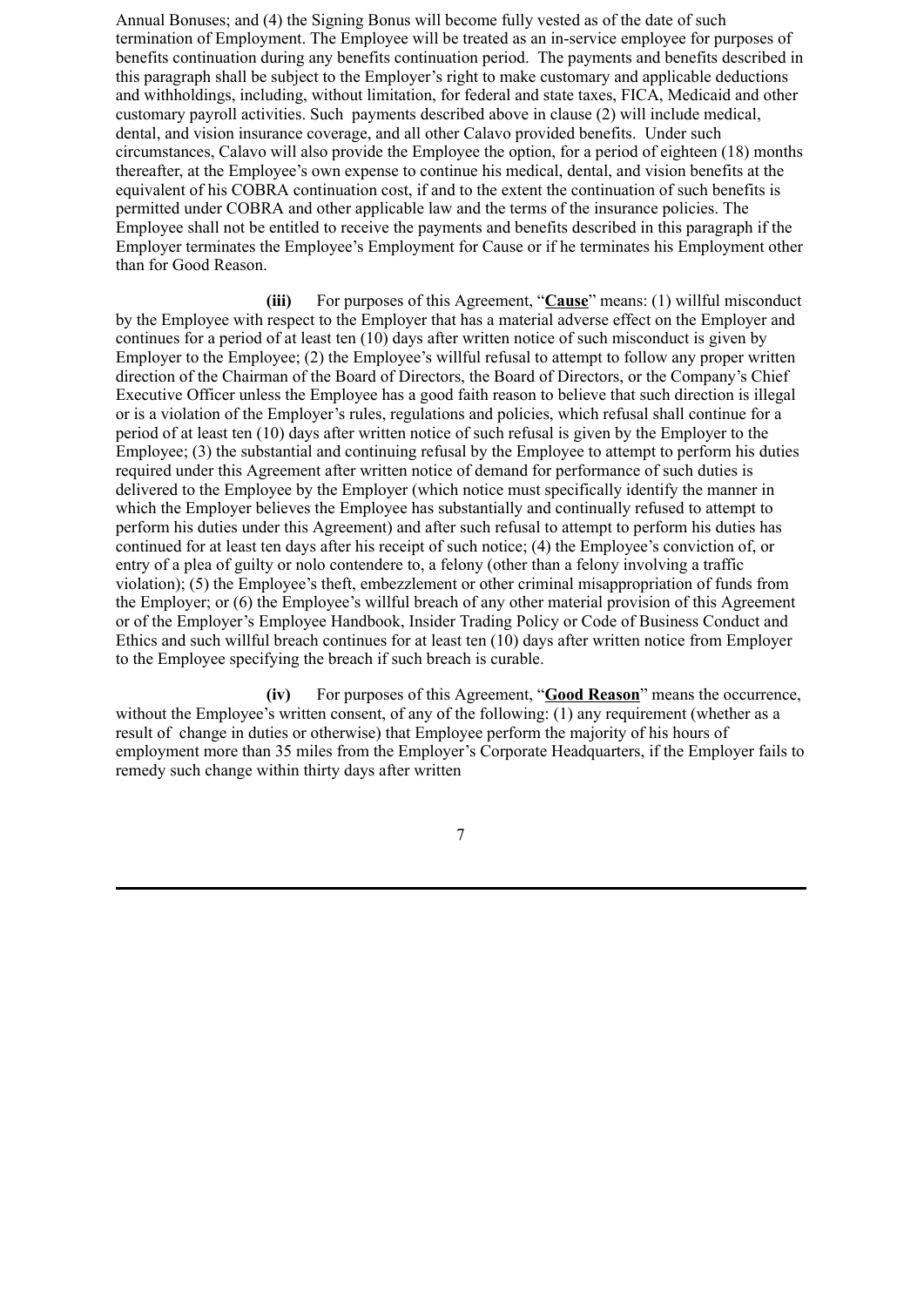notice is given by the Employee to the Employer; (2) any reduction in base salary below \$415,000 per year; (3) any material reduction in the Employee's title, duties, responsibilities or authority, including, without limitation, any adverse change in reporting relationship or assignment to Employee of duties inconsistent with the position of Chief Financial Officer, including in a successor entity in the event of a Change in Control, which is not cured within thirty (30) days after written notice from the Employee to Employer; (4) any breach by the Employer of any material provision of this Agreement (whether or not described above), which breach is not cured by the Employer within thirty (30) days after written notice of such breach is given by the Employee to the Employer; or (5**)** the failure of any successor to the Employer (whether direct or indirect or whether by merger, acquisition of assets, consolidation or otherwise) to assume in a writing delivered to the Employee the obligations of the Employer under this Agreement, if such assumption agreement is not delivered to the Employee within ten (10) days after he provides the successor to the Employer with written notice of his desire to receive such agreement. Notwithstanding the foregoing, the Employee shall be deemed to have terminated his Employment for Good Reason for purposes of this Agreement only if he terminates his Employment within sixty (60) days after the occurrence of the event described in this paragraph (including expiration of the applicable notice and cure period) that permits him to terminate his Employment for Good Reason. In the event that the Employee elects to terminate his Employment for Good Reason pursuant to subsection (3) above following a Change in Control, the Employee shall provide the Employer with at least six (6) month's notice of his intention to terminate his employment for Good reason and the Employer shall retain the option to shorten such notice period.

## **6. CONFIDENTIALITY/UNFAIR COMPETITION.**

**(a) Confidentiality.** The Employee shall at no time, either during his Employment or after the termination of his Employment for any reason, use or disclose to any person, directly or indirectly, any confidential or proprietary information concerning the business of the Employer, including, without limitation, any business secret, trade secret, financial information, software, internal procedure, business plan, marketing plan, pricing strategy or policy or customer list, except to the extent that such use or disclosure is (1) in connection with the good faith performance of the Employee's duties during the period that he is so employed, (2) required by an order of a court of competent jurisdiction, or (3) authorized in writing by the Employer's Chairman of the Board of Directors or the Board of Directors. The prohibition that is contained in the preceding sentence shall not apply to any information that is or becomes generally available to the public other than through an improper disclosure by the Employee or by a person acting in concert with him to effect such improper disclosure. Within five (5) days after the termination of his Employment, the Employee shall return to the Employer all memoranda, notes and other documents in his possession or control that relate to the confidential information of the Employer. Upon the Employer's request, the Employee agrees to execute and deliver to the Employer any reasonable form of confidentiality agreement that the Employer requires generally from its employees.

# **(b) Competition During the Term of Employment.** During his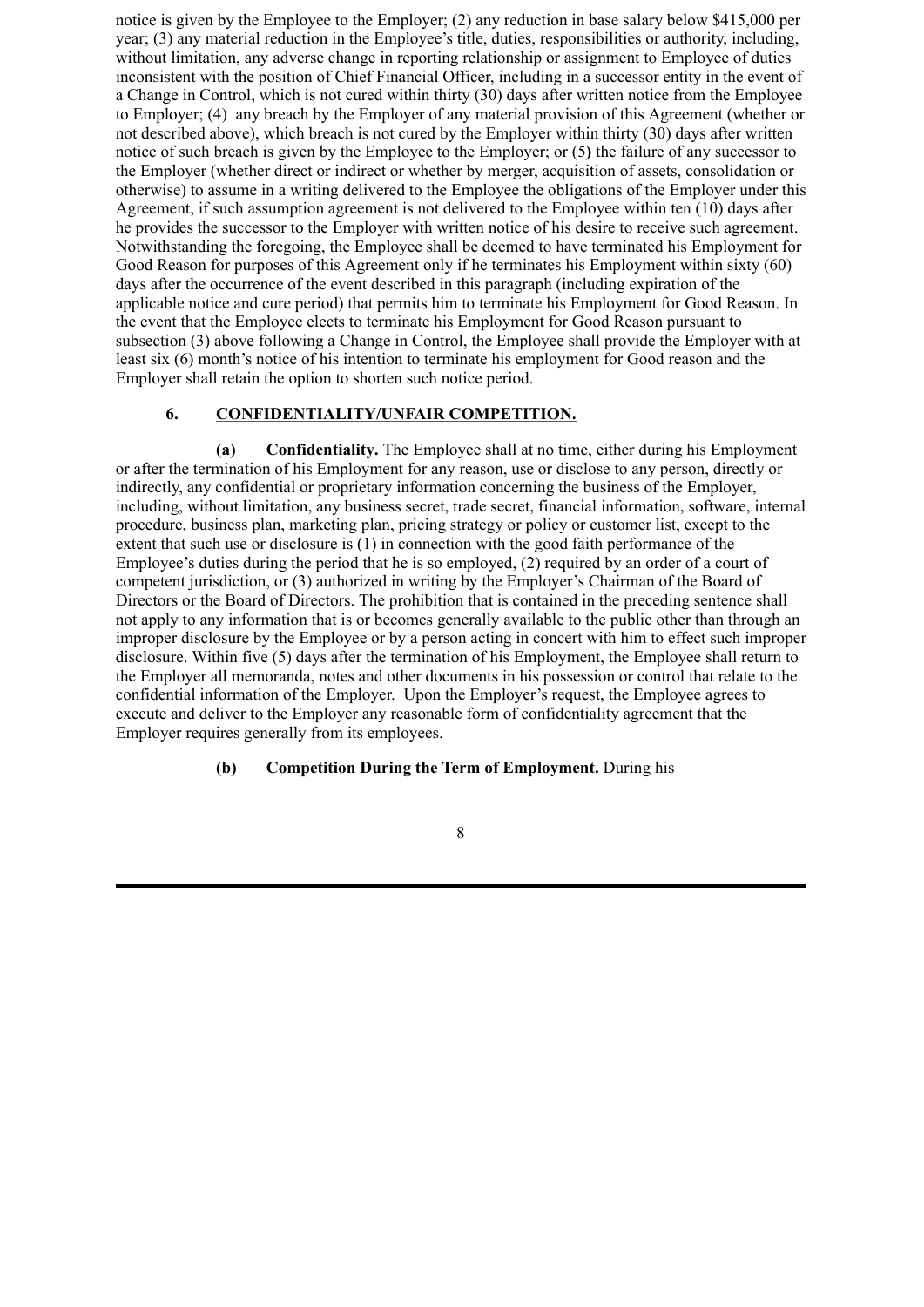Employment, the Employee shall not, directly or indirectly (as owner, principal, agent, partner, officer, employee, independent contractor, consultant, shareholder or otherwise), (1) hire (or solicit for the purpose of hiring) or cause any other person to hire (or solicit for the purpose of hiring) any employee or officer of the Employer or (2) compete in any manner with the business then being conducted by the Employer. The prohibition that is set forth in the preceding sentence shall not be construed as prohibiting the Employee from acquiring and owning up to one percent (1%) of the outstanding common stock of any corporation whose common stock is traded on a national securities exchange.

**(c) Remedies.** If the Employee breaches any of the provisions of this Section or if the Employee breaches any of the terms of any other confidentiality or unfair competition agreement that he may enter into with the Employer, the Employer may, among its other remedies and notwithstanding any provision to the contrary in this Agreement, terminate all payments that are otherwise owed to the Employee under this Agreement, and the Employer shall be relieved of any obligation to make such payments to the Employee. Furthermore, the Employee acknowledges that damages and such termination of payments would be an inadequate remedy for his breach of any of the provisions of this Section, and that his breach of any of such provisions will result in immeasurable and irreparable harm to the Employer. Therefore, in addition to any other remedy to which the Employer may be entitled by reason of the Employee's breach of any such provision, the Employer shall be entitled to seek and obtain temporary, preliminary and permanent injunctive relief restraining the Employee from committing or continuing any breach of any provision of this Section.

# **7. INVENTIONS/WORK PRODUCT**

**(a) Work Product.** The Employee acknowledges and agrees that all writings, works of authorship, technology, inventions, discoveries, ideas and other work product of any nature whatsoever that are created, prepared, produced, authored, edited, amended, conceived or reduced to practice by the Employee individually or jointly with others during the period of his Employment by the Employer and relating in any way to the business or contemplated business, research or development of the Employer (regardless of when or where the Work Product is prepared or whose equipment or other resources is used in preparing the same) and all printed, physical and electronic copies, all improvements, rights and claims related to the foregoing, and other tangible embodiments thereof (collectively, "**Work Product**"), as well as any and all rights in and to copyrights, trade secrets, trademarks (and related goodwill), patents and other intellectual property rights therein arising in any jurisdiction throughout the world and all related rights of priority under international conventions with respect thereto, including all pending and future applications and registrations therefor, and continuations, divisions, continuations-in-part, reissues, extensions and renewals thereof (collectively, "**Intellectual Property Rights**"), shall be the sole and exclusive property of the Employer.

**(b) Work Made for Hire; Assignment.** The Employee acknowledges that,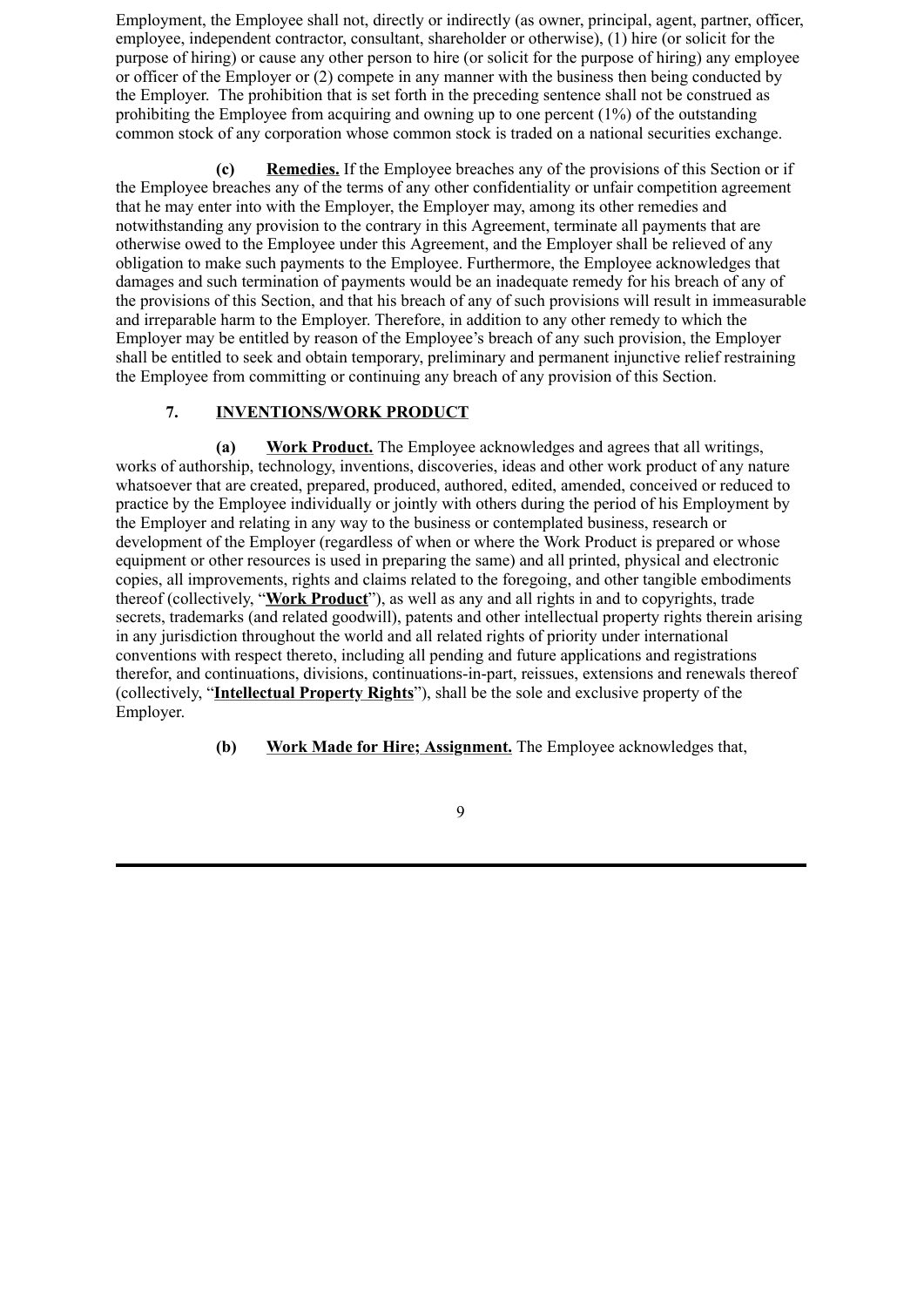by reason of being employed by the Employer at the relevant times, to the extent permitted by law, all of the Work Product consisting of copyrightable subject matter is "work made for hire" ac; defined in 17 U.S.C. *§* 101 and such copyrights are therefore owned by the Employer. To the extent that the foregoing does not apply, the Employee hereby irrevocably assigns to the Employer, for no additional consideration, the Employee's entire right, title and interest in and to all Work Product and Intellectual Property Rights therein, including the right to sue, counterclaim and recover for all past, present and future infringement, misappropriation or dilution thereof, and all rights corresponding thereto throughout the world. Nothing contained in this Agreement shall be construed to reduce or limit the Employer's rights, title or interest in any Work Product or Intellectual Property Rights so as to be less in any respect than that the Employer would have had in the absence of this Agreement.

**(c) Further Assurances; Power of Attorney.** During and after his Employment, the Employee agrees to reasonably cooperate with the Employer to (1) apply for, obtain, perfect and transfer to the Employer the Work Product as well as an Intellectual Property Right in the Work Product in any jurisdiction in the world, and (2) maintain, protect and enforce the same, including, without limitation, executing and delivering to the Employer any and all applications, oaths, declarations, affidavits, waivers, assignments and other documents and instruments as shall be requested by the Employer. The Employee hereby irrevocably grants the Employer a power of attorney to execute and deliver any such documents on the Employee's behalf in his name and to do all other lawfully permitted acts to transfer the Work Product to the Employer and further the transfer, issuance, prosecution and maintenance of all Intellectual Property Rights therein, to the full extent permitted by law, if the Employee does not promptly cooperate with the Employer's request (without limiting the rights the Employer shall have in such circumstances by operation of law). The power of attorney is coupled with an interest and shall not be affected by the Employee's subsequent incapacity.

# **8. GENERAL PROVISIONS.**

**(a) Entire Agreement.** This Agreement (and any separate indemnification and confidentiality agreements that may be entered into between the Employer and the Employee) constitutes the entire agreement of the Employer and the Employee relating to the terms and conditions of the Employee's Employment and supersedes all prior oral and written understandings and agreements relating to such subject matter.

**(b) Notices.** All notices required or permitted by this Agreement to be given by one party to the other party shall be delivered in writing, by email and by registered or certified United States mail (postage prepaid and return receipt requested) or by email and by reputable overnight delivery service, to the Employer or the Employee, as applicable, at the address that appears on the signature page of this Agreement (or to such other address that one party gives the other in the foregoing manner or, in the case of the Employee, to his principal residential address on file with the Employer). Any such notice that is sent in the foregoing manner shall be deemed to have been delivered three days after deposit in the United States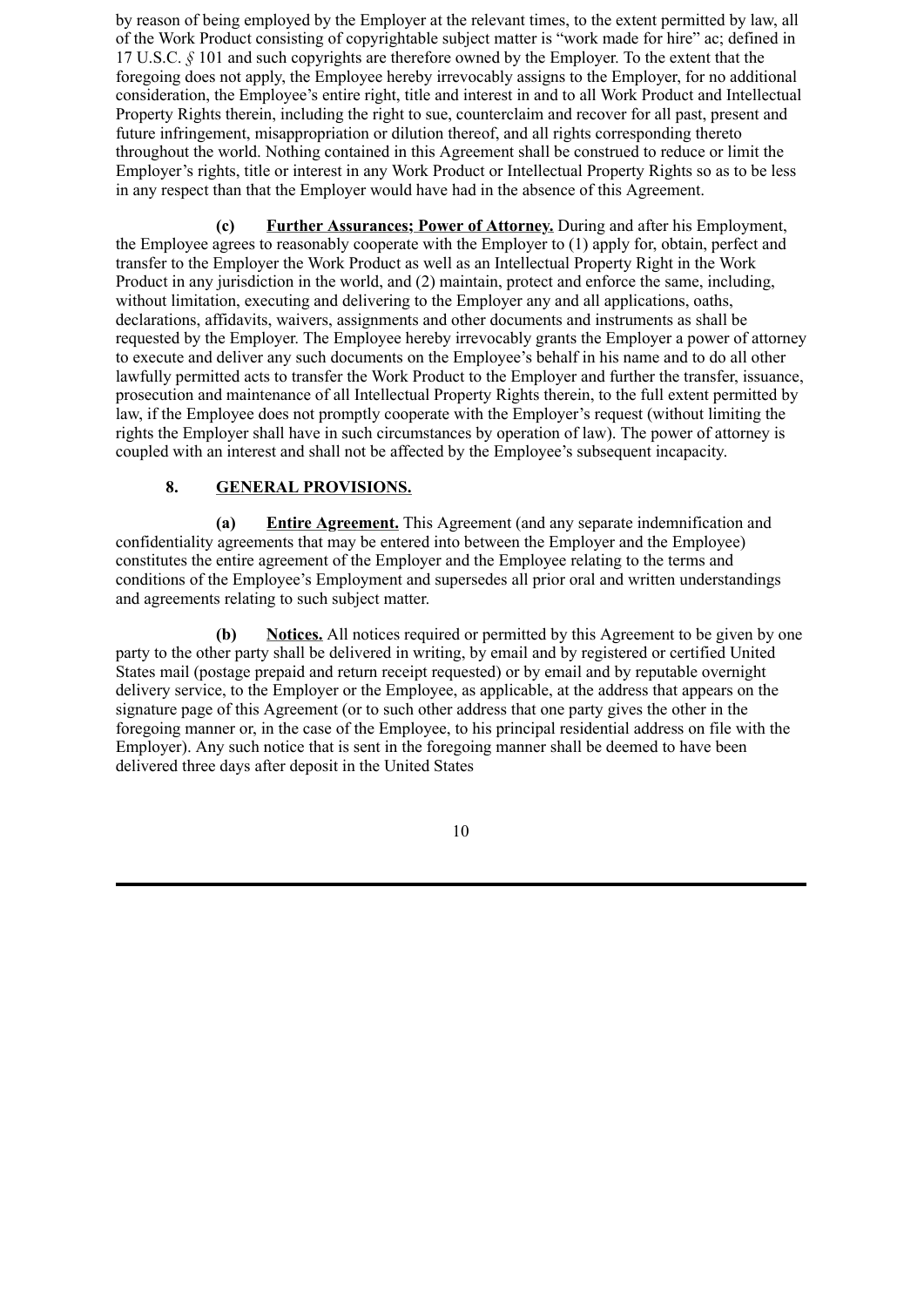mail or one day after delivery to an overnight delivery service.

**(c) Expenses.** Each party to this Agreement shall bear its own costs and expenses (including, without limitation, attorneys' fees) incurred in connection with this Agreement.

**(d) Amendment and Termination.** This Agreement may be amended or terminated only pursuant to a writing executed by the Employer and the Employee.

**(e) Successors and Assigns.** This Agreement shall be binding upon, and shall benefit, the Employer and the Employee and their respective successors and assigns (including, without limitation, the Employee's personal representative and beneficiaries and any corporation or other entity into which the Employer is merged); provided, however, that the Employee is not entitled to assign his obligations hereunder to another person. A successor of the Employer shall include, without limitation, any corporation or other entity that acquires, directly or indirectly, all or substantially all of the Employer's assets, whether by merger, acquisition, lease or another form of transaction. Any such successor to the Employer referred to in this paragraph shall thereafter be deemed the "Employer" for purposes of this Agreement.

**(f) Calculation of Time**. Wherever in this Agreement a period of time is stated in a number of days, it shall be deemed to mean calendar days. However, when any period of time so stated would end upon a Saturday, Sunday or legal holiday, such period shall be deemed to end upon the next day following that is not a Saturday, Sunday or legal holiday.

**(g) Further Assurances.** Each of the Employer and the Employee shall perform any further acts and execute and deliver any further documents that may be reasonably necessary to carry out the provisions of this Agreement.

**(h) Provisions Subject to Applicable Law.** All provisions of this Agreement shall be applicable only to the extent that they do not violate any applicable law and are intended to be limited to the extent necessary so that they will not render this Agreement invalid, illegal or unenforceable under any applicable law. If any provision of this Agreement or any application thereof shall be held to be invalid, illegal or unenforceable, the validity, legality and enforceability of other provisions of this Agreement or of any other application of such provision shall in no way be affected thereby.

**(i) Waiver of Rights.** Neither party shall be deemed to have waived any right or remedy that it has under this Agreement unless this Agreement expressly provides a period of time within which such right or remedy must be exercised and such period has expired or unless such party has expressly waived the same in writing. The waiver by either party of a right or remedy hereunder shall not be deemed to be a waiver of any other right or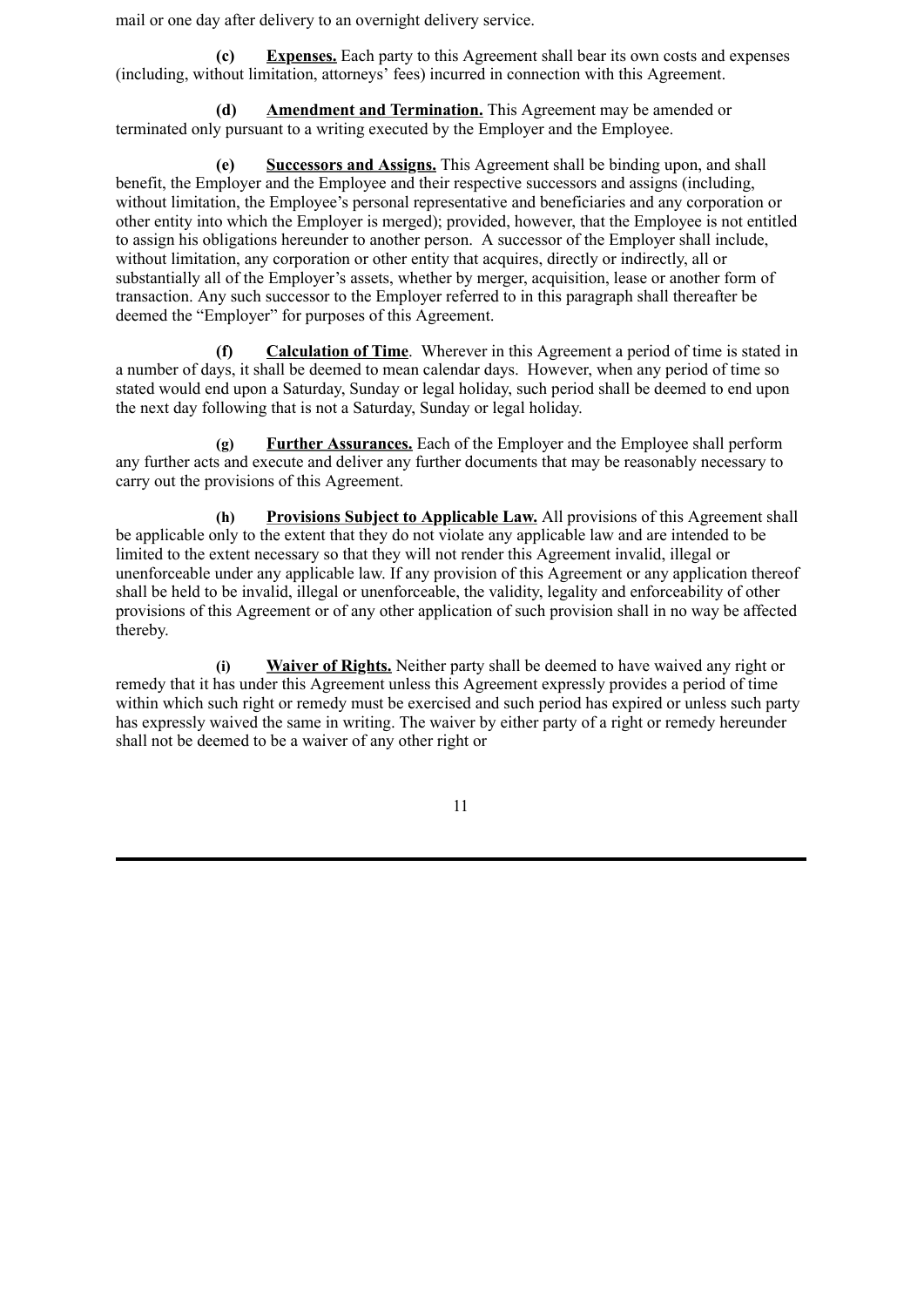remedy or of any subsequent right or remedy of the same kind.

**(j) Headings; Gender and Number**. The headings contained in this Agreement are for reference purposes only and shall not affect in any manner the meaning or interpretation of this Agreement. Where appropriate to the context of this Agreement, use of the singular shall be deemed also to refer to the plural, and use of the plural to the singular, and pronouns of one gender shall be deemed to comprehend either or both of the other genders. The terms "hereof," "herein," "hereby" and variations thereof shall, whenever used in this Agreement, refer to this Agreement as a whole and not to any particular section of this Agreement. The term "**person**" refers to any natural person, corporation, partnership, limited liability company or other association or entity, as applicable.

**(k) Representation of the Employee; Interpretation of This Agreement.** The Employee acknowledges and agrees that he has had an adequate opportunity to review this Agreement with his attorney prior to executing this Agreement, and that he is freely entering into this Agreement without coercion from any source. The Employer and the Employee have negotiated the terms of this Agreement, and the language used herein was chosen by the parties to express their mutual intent. This Agreement shall be construed without regard to any presumption or rule requiring construction against the party causing the instrument to be drafted.

**(l) Counterparts.** This Agreement may be executed in counterparts and by facsimile or electronic transmission in PDF format, each of which will be deemed an original but both of which together will constitute a single instrument.

**(m) Governing Laws.** This Agreement shall be governed by, and construed and enforced in accordance with, the internal laws of the State of California.

# **9. ARBITRATION.**

**(a) Submission to Arbitration.** Any dispute, controversy or claim arising out of or related to this Agreement, any breach of this Agreement or the Employee's employment with the Employer shall be submitted to and decided exclusively by binding arbitration in Los Angeles, California. Claims covered by this provision include, but are not limited to, the following: (1) alleged violations of federal, state and/or local constitutions, statutes, regulations or ordinances, including, but not limited to, laws dealing with unlawful discrimination and harassment; (2) claims for misappropriation of trade secrets, breach of fiduciary duty, or other duties owed by the Employee to the Employer; (3) claims based on any purported breach of contractual obligation, including but not limited to breach of the covenant of good faith and fair dealing, wrongful termination or constructive discharge; (4) violations of public policy; (5) claims relating to a transfer, reassignment, denial of promotion, demotion, reduction in pay, or any other term or condition of employment; (6) claims based on contract or tort; and (7) any and all other claims arising out of the Employee's employment with or termination by the Employer. This includes, but is not limited to, claims brought under Title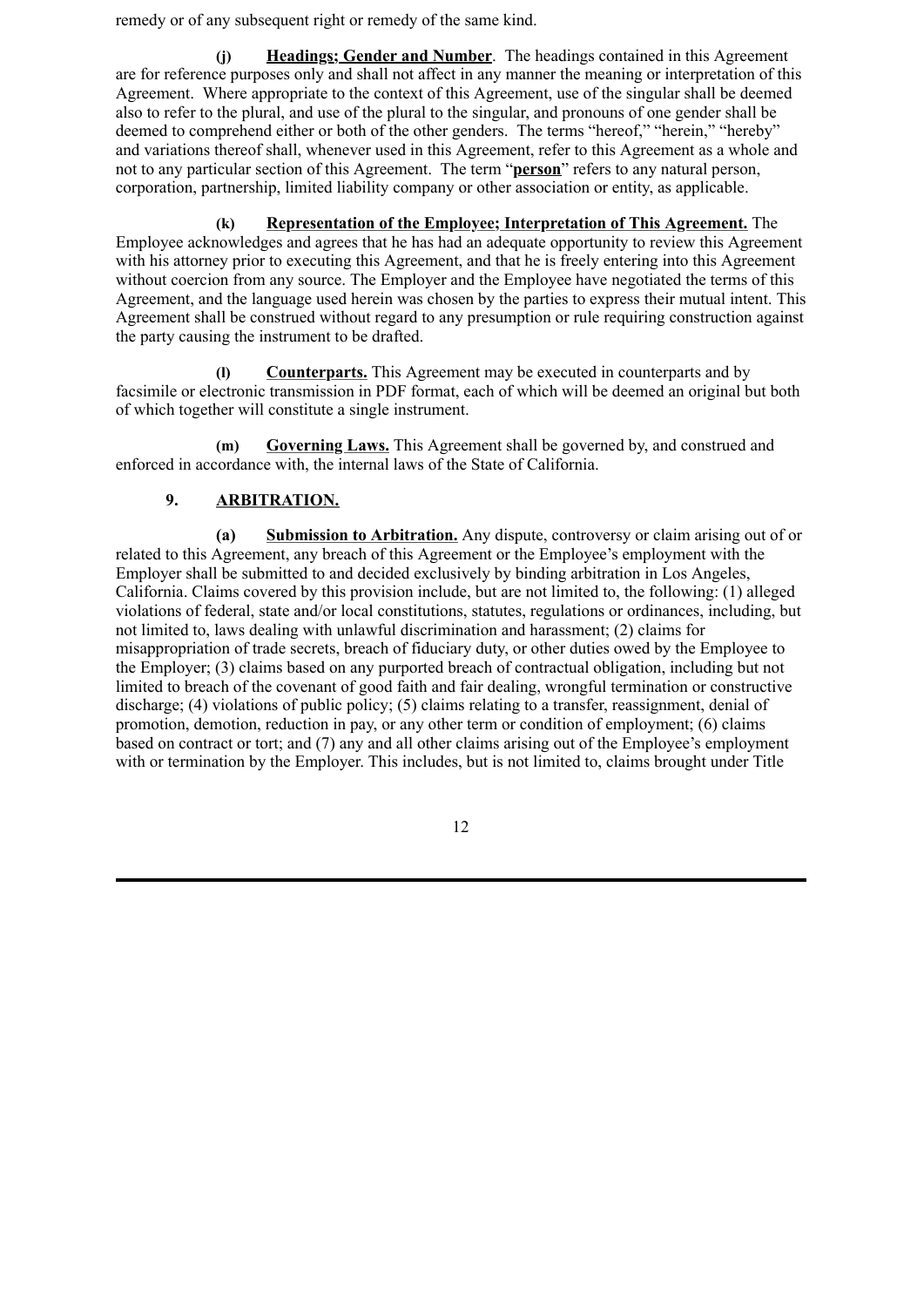VII of the Civil Rights Act of 1964; California Government Code Section 12960 *et seq.;* and any other federal, state or local anti-discrimination laws relating to discrimination, including, but not limited to, those based on the following protected categories: genetic information or characteristics; sex and gender; race; religion; national origin; mental or physical disability (including claims under the Americans With Disabilities Act); medical condition; veteran or military status; marital status; sexual orientation or preference; age; pregnancy; and retaliation or wrongful termination in violation of public policy for alleging or filing or participating in any grievance or otherwise complaining of any wrong relating to the aforementioned categories or any public policy.

**(b) Exclusion of Claims.** The following claims are expressly excluded and not covered by this Agreement for final and binding arbitration: (1) claims related to Workers' Compensation and Unemployment Insurance; (2) administrative filings with governmental agencies such as the California Department of Fair Employment & Housing, the Equal Employment Opportunity Commission, the U.S. Department of Labor or the National Labor Relations Board; (3) claims that are expressly excluded by statute or are expressly required to be arbitrated under a different procedure pursuant to the terms of an employee benefit plan; and (4) claims within the jurisdictional limits of small claims court. Nor does this Agreement preclude either party from seeking appropriate interim injunctive relief pursuant to the California Code of Civil Procedure or applicable federal law before arbitration or while arbitration proceedings are pending.

**(c) Arbitration Provider and Rules.** Any claim arising between the Employee and the Employer covered by the arbitration provisions of this Agreement shall be submitted to final and binding arbitration in the rules and procedures of JAMS, or any successor entity thereto, in effect upon the date the claim is submitted in writing to the Employer or the Employee, to which rules and procedures the parties hereby expressly agree. Such rules may be found at https://www.jamsadr.com/rules-employment-arbitration/ Such rules allow for discovery by each party as ordered by the arbitrator. The arbitrator must allow discovery adequate to arbitrate all claims, including access to essential documents and witnesses. In making his or her award, the arbitrator shall have the authority to make any finding and provide any remedy.

**(d) Written Award Required.** The arbitrator must issue a written award. The arbitrator shall, in the award or separately, make specific findings of fact, and set forth such facts in support of his or her decision, as well as the reasons and basis for his or her opinion. Should the arbitrator exceed the jurisdiction or authority here conferred, any party aggrieved thereby may file a petition to vacate, amend or correct the arbitrator's award in a court of competent jurisdiction, pursuant to applicable law.

**(e) Fees and Costs.** To the extent required by law, the Employer shall pay the arbitrator's fees and other administrative costs of arbitration, and other reasonable costs as specified by the arbitrator under applicable law so that Employee does not have to bear any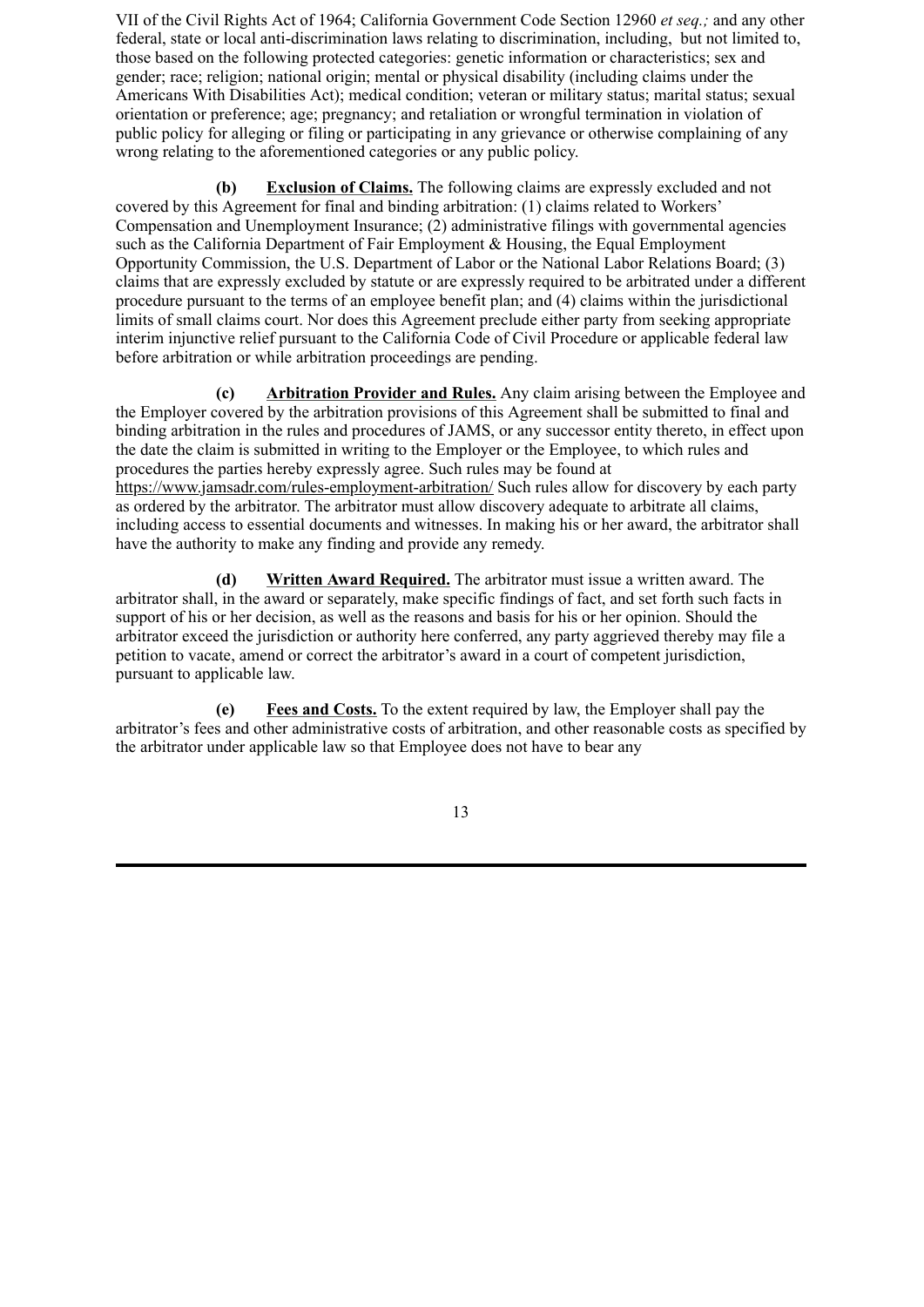cost which he would not have to bear in court beyond any amount which would have to be paid as a filing fee in a superior court. The arbitrator may award attorneys' fees and costs to the prevailing party to the extent allowed by law.

[signature page follows]